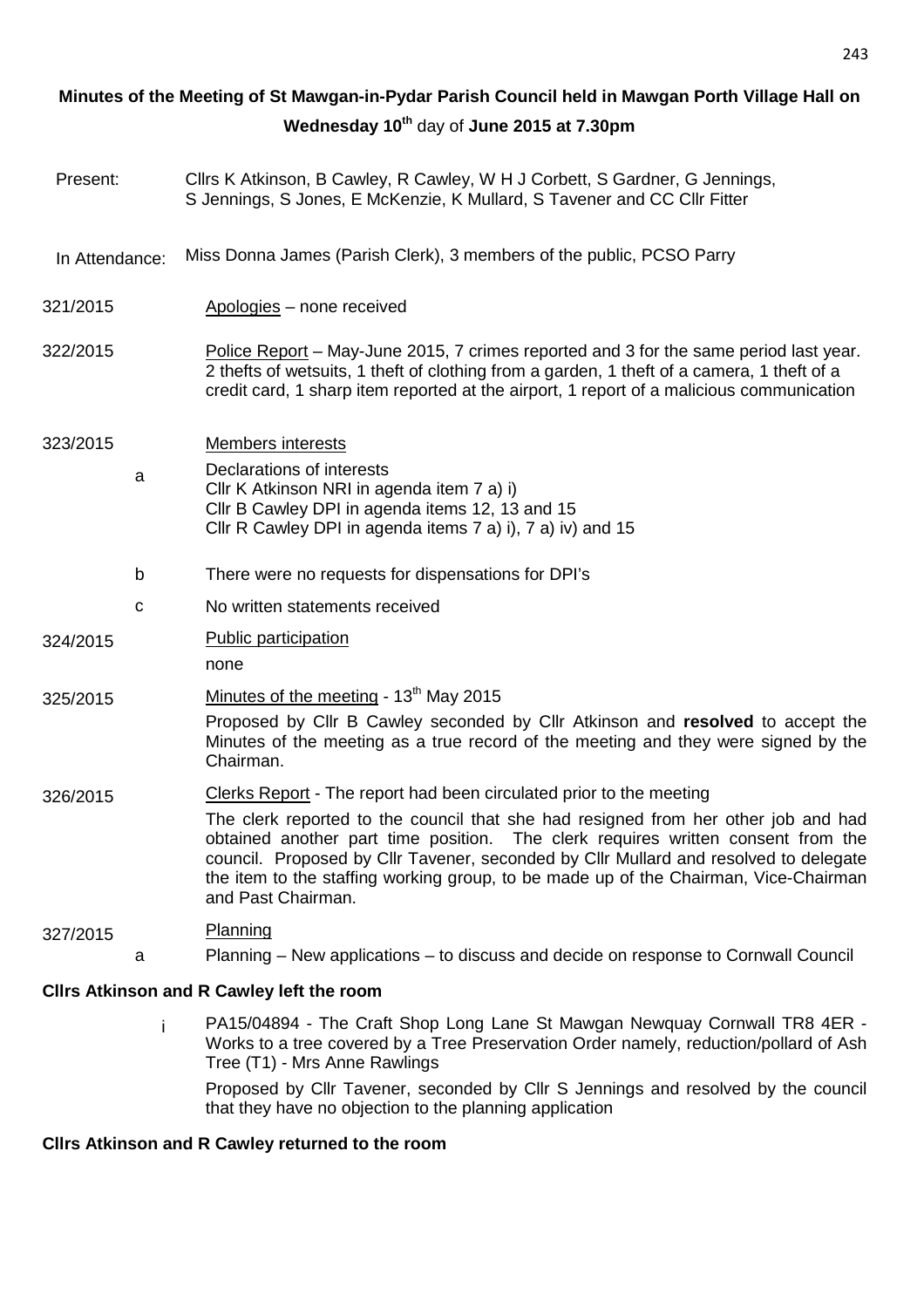ii PA15/04211 - Land West Of Pirates Perch Trenance Newquay Cornwall - Reserved matters following outline approval PA14/01688 dated 09.05.2014: Erection of a detached dwelling with access, appearance, landscaping, layout and scale to be considered - Mr & Mrs S & S Dibb

Proposed by Cllr Atkinson, seconded by Cllr Corbett and resolved by the council that they have no objection to the planning application

iii PA15/04099 - Dormers Access To Trenance Estate Trenance Newquay TR8 4DB - Proposed extension and alterations to include conversion of garage into additional bedrooms with balcony. Additional balconies at first floor level - Mr And Mrs Heritage

Proposed by Cllr Corbett, seconded by Cllr B Cawley and resolved by the council that they have no objection to the planning application

## **Cllr R Cawley left the room**

iv PA15/03129 - Land Adj Rolling Hills Trevenna Cross St Mawgan Newquay Cornwall TR8 4EZ - Replacement of existing concrete buildings with single storey rural live/work unit - Mr R Chapman

Proposed by Cllr Atkinson, seconded by Cllr S Jennings and resolved by the council that they have no objection to the planning application, however they would like to advice CC that the form had not been completed correctly and the 'no' box for protected species had been ticked which was incorrect as per the environmental report.

#### **Cllr R Cawley returned to the room**

- v Any other planning applications received from Cornwall Council by the time of the meeting.
- b Advices and decisions by Cornwall Council
- $c \overline{c}$  To discuss planning enforcement issues to refer any new issues and updates Trenance Wayleigh – It has been reported to the council about construction by the boundary. Clerk to report it to enforcement. Camping in field by the moor. Clerk to report to enforcement. Static caravan in Menahyl Yard. Clerk to query progress with enforcement.

#### 328/2015 Working groups:

- a Beach and environment
	- i Working Group report none
- b Amenities
	- i Working Group report

Cllr McKenzie advised she was in discussion with the playground equipment suppliers with regards the previous issue with the roundabout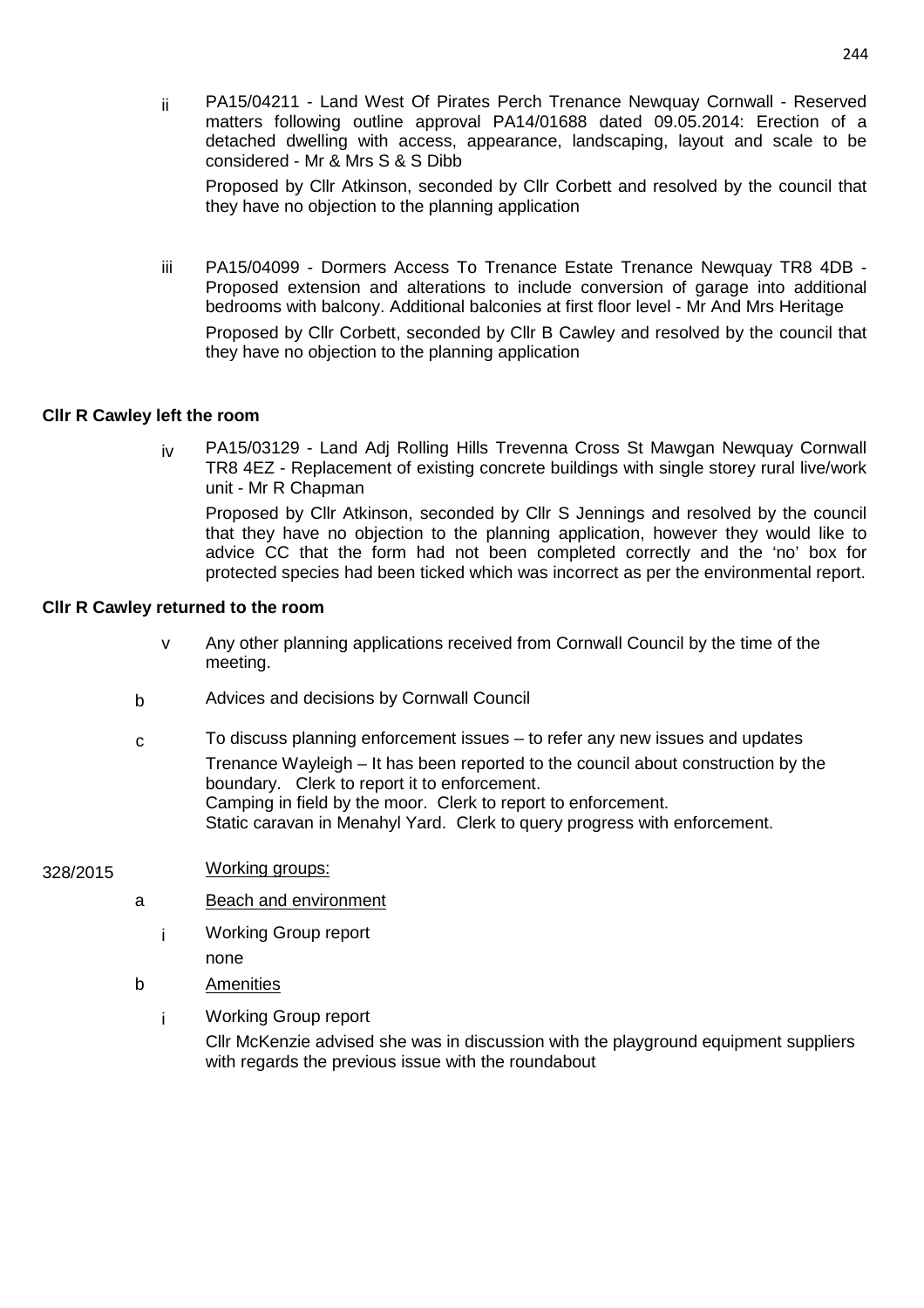- c Transport and Rights of Way
	- i Working Group report

| <b>CIIr B Cawley left the room</b> |                                                                                                                                                                                             |  |  |
|------------------------------------|---------------------------------------------------------------------------------------------------------------------------------------------------------------------------------------------|--|--|
|                                    | Council queried the ownership of the bins – Clerk to discuss with CC and Cory                                                                                                               |  |  |
| 331/2015                           | Bins in St Mawgan Playing Field – to discuss and decide action required to facilitate the<br>emptying of the bins and any associated actions and expenditure                                |  |  |
|                                    | Pension Regulations - agreed by council that that the staffing working group look at the<br>letter and options for pensions provision and report back to the council at the next<br>meeting |  |  |
| 330/2015                           | To note and discuss if appropriate the correspondence received since the last meeting<br>and any associated actions and expenditure – circulated prior to meeting                           |  |  |
|                                    | none                                                                                                                                                                                        |  |  |
| 329/2015                           | Reports - to receive reports from meetings                                                                                                                                                  |  |  |
|                                    | Clerk to contact the countryside ranger to arrange a visit to meet Cllrs Gardner and<br>Mullard to address the issue                                                                        |  |  |
|                                    | Several footpaths in Trenance do not have signs or inadequate signs                                                                                                                         |  |  |
|                                    | Clerk to contact highways/CC                                                                                                                                                                |  |  |
|                                    | Cars are parking in the bus turning area in St Mawgan                                                                                                                                       |  |  |
|                                    | Clerk to contact highways regarding repair                                                                                                                                                  |  |  |
|                                    | St Mawgan bridge has been damaged slightly by a double decker bus                                                                                                                           |  |  |
|                                    | Clerk to contact highways                                                                                                                                                                   |  |  |
|                                    | Give way sign is lying flat on the T junction with the airport and new road that leads to<br>the B3276 – there are also advertising signs being placed by the sign                          |  |  |
|                                    |                                                                                                                                                                                             |  |  |

- 332/2015 To consider and agree the wording for the St Mawgan toilets plaque
	- After lengthy discussion the council agreed to defer the item to a future meeting
- 333/2015 To receive and consider quotes for the plaque for St Mawgan toilets and any associated actions and expenditure The council agreed to defer the item to a future meeting

#### **Cllr B Cawley returned to the room**

334/2015 St Mawgan toilets – To formally recognise the provision of hanging baskets and planters by A Prowse and electrical certification by S K Michell Proposed by Cllr Corbett, seconded by Cllr Atkinson and resolved that the council wished to formally thank A Prowse and S K Michell and the clerk will write to both

#### **Cllrs B Cawley and R Cawley left the room**

335/2015 To receive and consider quotes for a replacement fence and possible netting at St Mawgan play area After lengthy discussion, proposed by Cllr Corbett, seconded by Cllr G Jennings and resolved by the council that the amenities working group will look into the required specification for a replacement fence and report back to the council at a future meeting Cllr Gardner abstained

#### **Cllrs B Cawley and R Cawley returned to the room**